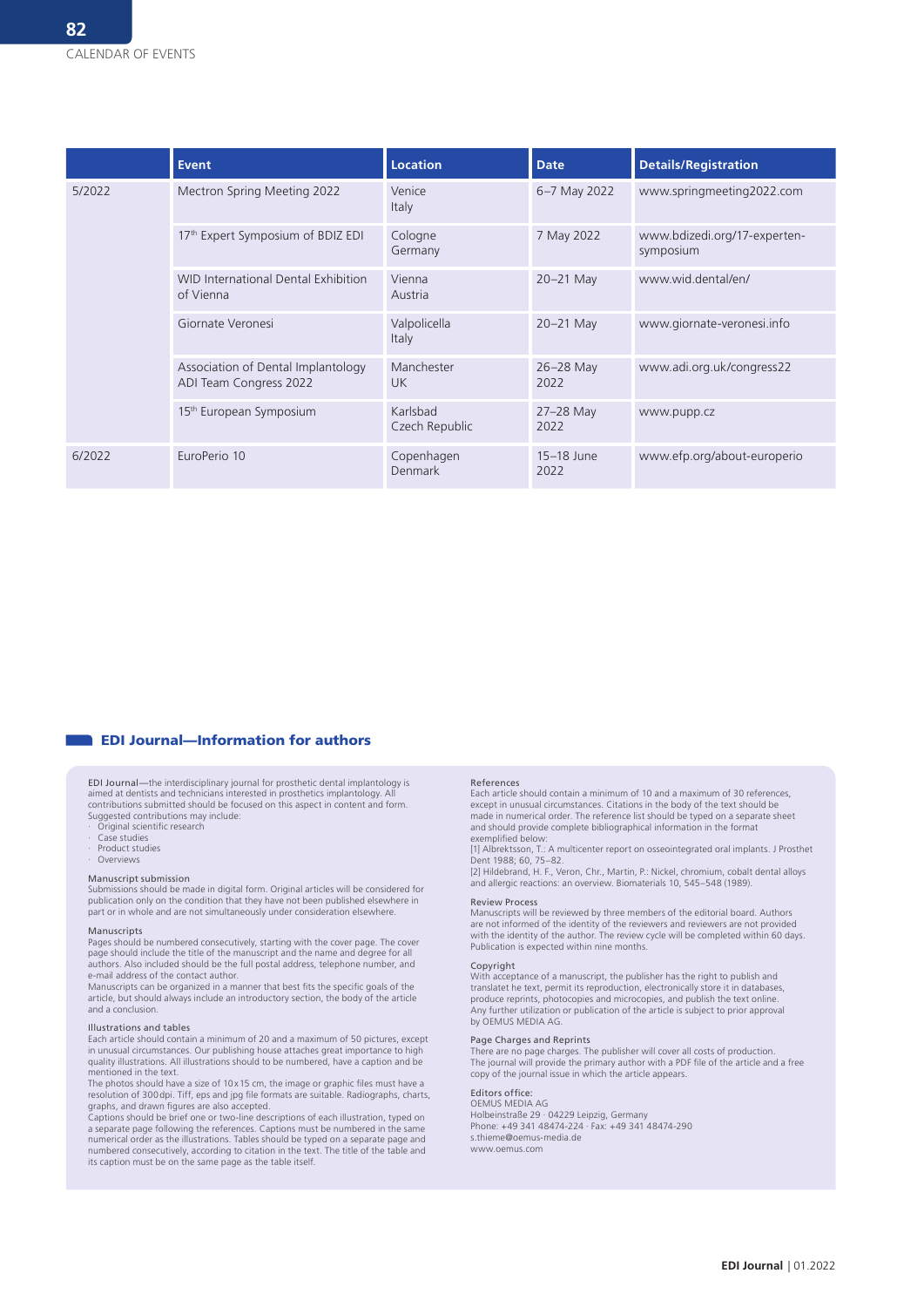# TRULY CONICAL PRECISION

**CONELOG** 

# CONELOG**®** PROGRESSIVE-LINE conical performance<sup>1,2</sup> at bone level

# **Precise conical connection**

- **In long conus for reduced micromovements**
- **superior positional stability in comparison** to other conical systems<sup>1,2</sup>
- **e** easy positioning with excellent tactile feedback
- **·** integrated platform switching supporting the preservation of crestal bone

[1] Semper-Hogg, W, Kraft, S, Stiller, S et al. Analytical and experimental position stability of the abutment in different dental implant systems with a conical implant–abutment connection Clin Oral Invest (2013) 17: 1017

[2] Semper Hogg W, Zulauf K, Mehrhof J, Nelson K. The influence of torque tightening on the position stability of the abutment in conical implant-abutment connections. Int J Prosthodont 2015;28:538-41

# **www.biohorizonscamlog.com**

biohorizons<br>camlog

# **CONELOG® SYSTEM**